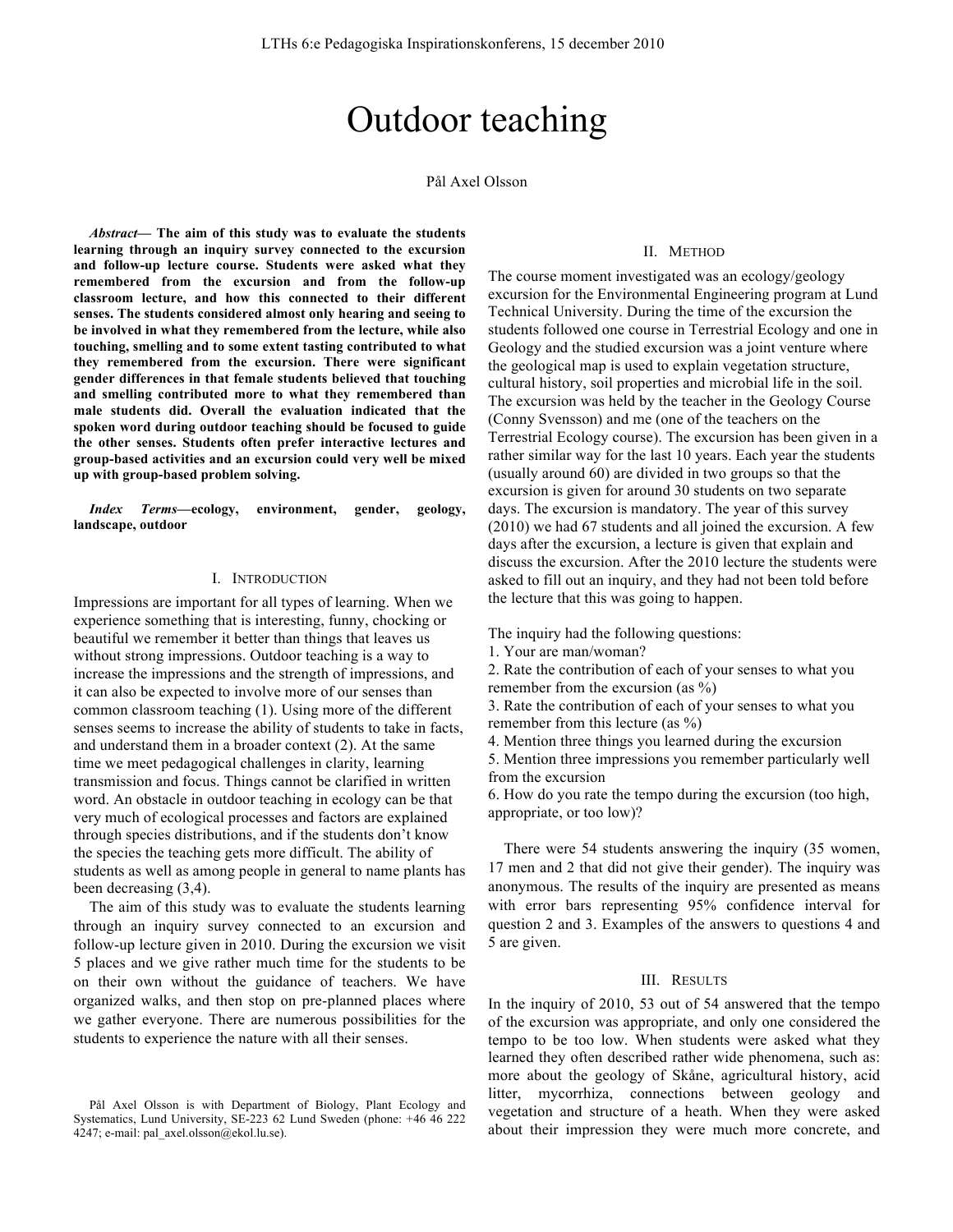then they also mentioned things outside the general topic of the course. Examples of impression were: seeing a salamander, nice place, Connys digging, the cold water, broken window of the bus, beautiful landscape, the sea view, Conny eating peat/dirt, jumping on a bog and the taste of cranberries. The beauty of the landscape was mentioned by many. Also, many remembered the feeling of walking on a peat bog.

The inquiry showed that the students estimated that all their senses contributed to what was remembered from the excursion (Fig 1a). This was in strong contrast to the lecture where they estimated that hearing contributed the most, followed by seeing, while only two people claimed that any other of their senses (touching) contributed to what they remembered from the lecture.

Seeing contributed equally in excursion and lecture while hearing contributed much lower in the excursion than in the lecture, and was replaced by memories of touching, smelling and tasting. The comparison between male and female students showed that women claimed that touching and smelling contributed to what they remembered, more than men did (Fig. 1b). For the rest there were no significant differences.

#### IV. DISCUSSION

The results of this study show that the hearing on outdoor teaching has less of impact and could thus be reduced and thereby leaving more time for the students to experience with other senses. It seems clear that the students used less of their focus on hearing when they were on excursion, and thus had more of focus to spend on other senses.

Outdoor teaching can be developed much further and complemented with interactive environments on the web (5,6). It has been shown that students often prefer interactive lectures and group-based activities (7), and the type of excursion described here could very well be mixed up with group-based problem solving. The importance of naming organisms and phenomenon that are observed in the nature is essential for communication and for a deeper understanding of the processes that rule our environment (8). This is, however, difficult to communicate in the field and complementary indoor activities are needed.

Although there may be a problem with less knowing about names on plants and animals (3), others have shown that undergraduates with little botanical background can, with only little introduction to aiding device, do precise work on describing vegetation (9). This is encouraging and also hints about the great potential of using interactive web-based environments. By learning about key species, students can relate abstract processes back to the organisms (8) and thus reach the "Extended abstract" level in the SOLO taxonomy (10) and learned facts can be generalised to other ecosystems.

#### **REFERENCES**

[1] Dahlgren, LO & Szczepanski, A. 2004. Rum för lärande – några reflexioner om utomhusdidaktikens särart. In Lundegård, I, Wickman, P-O and Wohlin, A (eds) *Utomhusdidaktik*. Studentlitteratur, Sweden.

- [2] Hedberg, P. 2004. Att lära in ute Naturskola. In Lundegård, I, Wickman, P-O and Wohlin, A (eds) *Utomhusdidaktik*. Studentlitteratur, Sweden.
- [3] Bebbington, A. 2005. The ability of A-level students to name plants. *Journal of Biological Education* 39: 63- 67.
- [4] Magntorn, K and Magntorn O. 2004. Artkunskap en väg till djupare ekologisk förståelse. In Lundegård, I, Wickman, P-O and Wohlin, A (eds) *Utomhusdidaktik*. Studentlitteratur, Sweden.
- [5] Slingsby, DR. 2006. The future of school science lies outdoors. *Journal of Biological Education* 40: 51-52.
- [6] Tan, T-H, Liu, T-Y and Chang C-C. 2007. Development and evaluation of an RFID-based ubiquitous learning environment for outdoor learning. *Interactive Learning Environments* 15: 253-269.
- [7] Sander, P, Stevenson, K, King, M and Coates, D. 2000. University students expectations of teaching. *Studies in Higher Education* 25: 309-323.
- [8] Magntorn, O and Helldén, G. 2007. Reading nature from a bottom-up perspective. *Journal of Biological Education* 41: 68-75.
- [9] Goulder, R and Scott G. Phytosociology for undergraduates with minimal botanical background. *Journal of Biological Education* 41: 26-29.
- [10] Biggs, J and Collis, K. 1982. *Evaluating the quality of learning: The SOLO taxonomy.* Academic Press, New York.